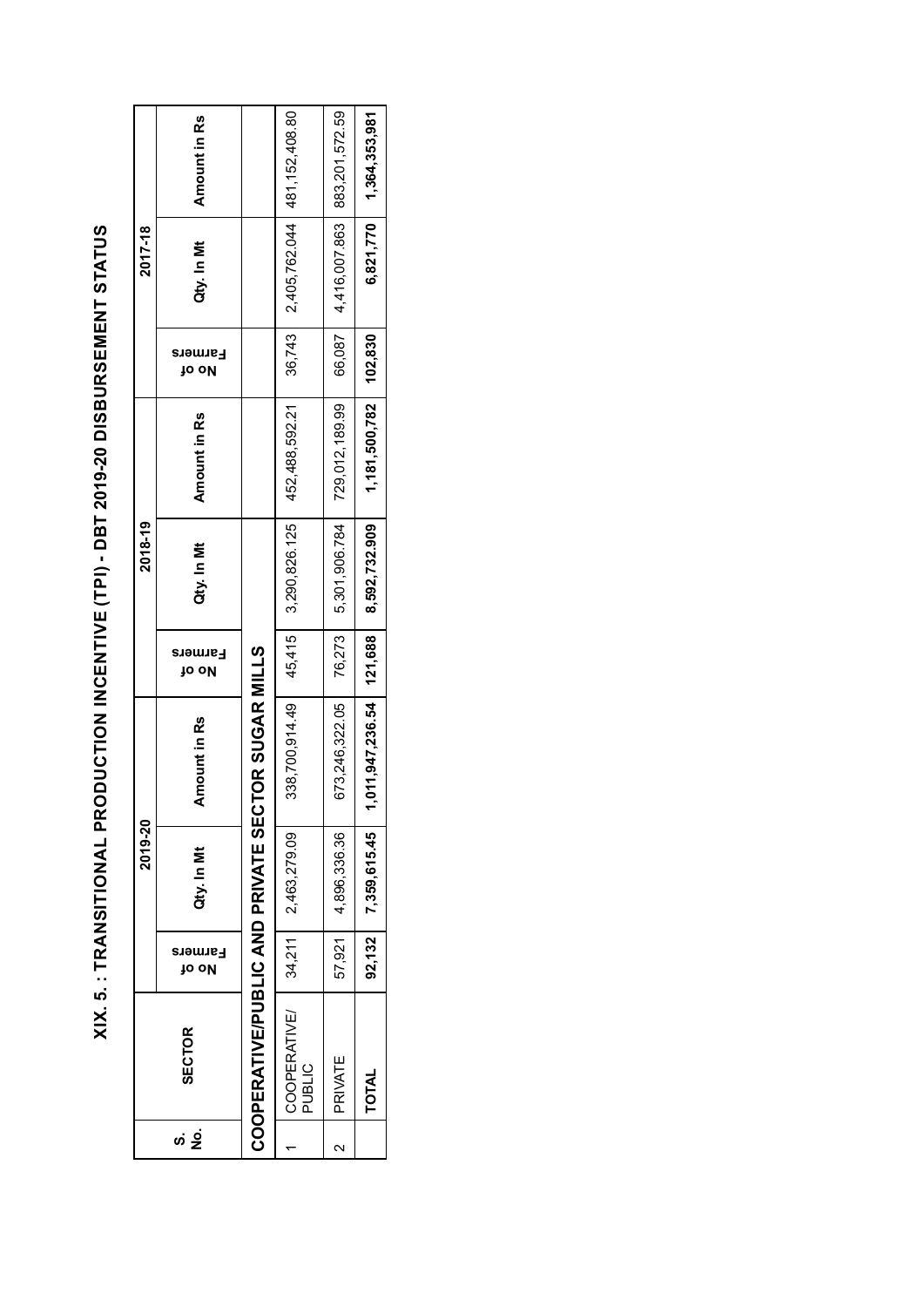XIX. 5: DISBURSEMENT OF TRANSITIONAL PRODUCTION INCENTIVE - 2017-18, 2018-19 AND 2019-20 **XIX. 5 : DISBURSEMENT OF TRANSITIONAL PRODUCTION INCENTIVE - 2017-18, 2018-19 AND 2019-20**

**PRIVATE SECTOR SUGAR MILLS**

PRIVATE SECTOR SUGAR MILLS

**TOTAL 57,921 4,896,336 673,246,322 5,301,907 729,012,190 66,087 4,416,007.863 883,201,572.59 GRAND TOTAL 92,132 7,359,615.450 1,011,947,236.54 45,415 8,592,732.909 1,181,500,782.20 102,830 6,821,769.907 1,364,353,981.39** 16,181,664.20 64,509,644.39 13, 199, 299. 40 94,368,811.60 40,623,911.00 16,118,739.00 30,305,016.00 19,964,762.00 33,581,586.60 883,201,572.59 1,364,353,981.39 16284834.00 48,556,251.00 82,385,039.00 20,091,330.00 43,840,348.80 52, 163, 478.60 7,343,601.20 37,653,586.00 42,178,500.20 17,571,928.00 51,075,164.60 15,450,227.20 2,619,804.00 8,783,941.20 8,350,104.60 1 BASL, Alathukombai | 2,572 | 2,572 287,235.277 | 39,494,853.570 | 181,500.135 | 24,956,268.57 987 | 81424.170 | BASL, Kolunthampattu 3,297 207,924.710 28,589,651.65 6,612 357,593.635 49,169,124.81 3,927 242,781.255 48,556,251.00 3 |BASL, Vengur 5,293 | 5,293,1889.105 53,334,758.46 7,465 424,924.730 58,427,150.38 5,803 5,803 411,925.195 82,385,039.00 Dhanalakshmi Srinivasan 2,763 175,938.880 24,191,599.68 2,650 152,916.120 21,025,966.50 1,898 100,456.650 20,091,330.00 DSCL, Vasudevanallur 808 92,614.537 12,734,499.77 1,617 151,546.288 20,837,614.61 857 80,908.321 16,181,664.20 DSCL, Polur 337 19,798.335 2,722,271.54 4,285 203,594.405 27,994,230.69 4,837 219,201.744 43,840,348.80 DSCL, SPM 104 7,626.129 1,048,592.88 3,097 167,511.493 23,032,830.29 3,806 260,817.393 52,163,478.60 EID - Nellikuppam 9,848 901,282.422 123,926,345.26 10,123 886,096.987 121,838,335.71 9,233 822,548.222 164,509,644.39 endent 12,400 294.00 292,654.439.85 1,040,024,432.268 262,432.268 3,386 3,387.292,262,432.268 36,727,292,403,299,40<br>9 Hugalur 1,04 1,104 1,104 1,104 1,104 1,104 1,104 1,104 1,104 1,104 1,104 1,104 1,104 1,104 1,104 1,104 1 10 EID - Pettaivaithalai 800 55,630.039 7,649,131.30 1,076 61,773.141 8,493,806.89 823 36,718.006 7,343,601.20 11 EID - Pudukkottai 1,985 154,914.293 21,300,717.51 2,356 150,996.857 20,762,067.84 2,537 188,267.930 37,653,586.00 12 Kothari - Sathamangalam 4,682 362,002.431 49,775,340.07 4,194 326,226.780 44,856,182.25 3,058 210,892.501 42,178,500.20 13 Kothari - Kattur 2,295 169,316.376 23,281,004.62 1,895 120,635.886 16,587,434.33 1,602 87,859.640 17,571,928.00 14 Ponni 3,527 444,097.369 61,063,392.95 4,650 445,782.593 61,295,106.54 2,710 255,375.823 51,075,164.60 15 RSCL - Theni 1,056 91,105.178 12,526,963.32 1,406 121,265.501 16,674,006.39 962 77,251.136 15,450,227.20 16 RSCL - Mundiyampakkam 6,128 | 6,128 | 6,128 | 56,057,156.16 | 56,057,156.16 | 447,460.332 | 61,525,802.79 94,964 | 8,064 | 8,064 | 8,064 | 94,368,811.60 17 RSCL -Semmedu 2,404 128.795.95.95.95.2749.27 4,010 4,010 4,010 4,010 4,010 40.27 4,428 203,810 203,911.00 40,493.911.00 40.623.901.00 18 Sakthi - Appakudal 4,303 498,587.239 68,555,750.82 4,625 449,705.165 61,834,460.19 1,021 80,593.695 16,118,739.00 19 Sakthi - Sivagangai 1,248 79,559.475 10,939,429.17 1,661 91,926.675 12,639,917.81 2,848 151,525.080 30,305,016.00 20 Sakthi - Modakurichi 1,071 1,071 131,675,530 18,105,386.763 140,558.783 19,3262 19,3267 143 143 143 13,099.020 2,619,804.00 21 TAS- A.Chittor 0 0 0 0 0 0 571 43,919.706 8,783,941.20 00:(32 Tanpide 22 Tangudi 1 0 0 0 0 0 0 0 0 0 0 0 0 0 0 0 0 1,261 99,824,796.61 0 1,274 99,650 00:02 23 Ambika - Pennadam 0 0 0 0 0 0 3,083 167,907.933 33,581,586.60 24 Ambika -Thugili 0 0 0 0 0 0 524 41,750.523 8,350,104.60 Amount in Rs **ersQty. In Mt Amount in Rs** 2017-18 **2019-20 2018-19 2017-18** 102,830 6,821,769.907 81424.170 87,859.640 203,119.555 99,823.810 167,907.933 41.750.523 4,416,007.863 242,781.255 411,925.195 100,456.650 80,908.321 219,201.744 260,817.393 822,548.222 65,996.497 36,718.006 188,267.930 255,375.823 77,251.136 471,844.058 80,593.695 151,525.080 13,099.020 43,919.706 210,892.501 Qty. In Mt 1,898 857 3,806  $1,104$ 3,058  $1,602$ 2,710 962 4,428 2,848  $143$  $3,083$ 66,087 3,927 5,803 4,837 9,233 823 2,537 8,064 1,021 1,261 524 987 571 ers **- No of Farm**  $\circ$  $\circ$  $\circ$  $\circ$ 27,994,230.69 23,032,830.29 36,084,436.85 8,493,806.89 20,762,067.84 44,856,182.25 16,587,434.33 61,295,106.54 16,674,006.39 61,525,802.79 21,650,613.88 61,834,460.19 729,012,190 1,181,500,782.20 24,956,268.57 58,427,150.38 21,025,966.50 20,837,614.61 121,838,335.71 12,639,917.81 19,326,832.67 49, 169, 124.81 **ersQty. In Mt Amount in Rs** Amount in Rs 2018-19 8,592,732.909  $\overline{\circ}$  $\circ$  $\circ$  $\circ$ 181,500.135 357,593.635 424,924.730 152,916.120 151,546.288 203,594.405 167,511.493 886,096.987 262,432.268 61,773.141 150,996.857 326,226.780 120,635.886 445,782.593 447,460.332 157,459.010 149,705.165 91,926.675 140,558.783 5,301,907 121,265.501 Qty. In Mt 45,415 1,853 6,612 1,617 10,123 3,386 1,076 2,356 4,194 1,895 4,650 1,406 8,052 4,010  $1,262$  $\circ$  $\circ$  $\circ$  $\circ$ 7,463 2,650 4,285 3,097 4,625 1,661 sue **- No of Farm**  $\circ$  $\circ$ 1,011,947,236.54 40,240,027.29 61,063,392.95 56,057,156.16 18,105,386.76  $\circ$ 673,246,322 39,494,853.570 28,589,651.65 53,334,758.46 24,191,599.68 12,734,499.77 2,722,271.54 1,048,592.88 123,926,345.26 7,649,131.30 49,775,340.07 23,281,004.62 12,526,963.32 17,709,449.27 68,555,750.82 10,939,429.17 21,300,717.51 Amount in Rs **ersQty. In Mt Amount in Rs** 2019-20 7,359,615.450  $\circ$  $\overline{\circ}$  $\overline{\circ}$  $\circ$ 4,896,336 207,924.710 387,889.105 175,938.880 92,614.537 19,798.335 7,626.129 901,282.422 292,654.712 55,630.039 154,914.293 169,316.376 444,097.369 91,105.178 407,688.353 128,795.972 498,587.239 79,559.475 287,235.277 131,675.530 362,002.431 Qty. In Mt  $92,132$ 2.572 3,297 5,293 2,763  $\overline{808}$  $\overline{337}$  $\overline{104}$ 9,848 3,400 800 1,985  $4,682$ 2,295  $3,527$  $1,056$  $6,128$ 2,404  $4,303$  $1,248$  $1,071$  $\overline{\circ}$  $\circ$  $\overline{\circ}$  $\overline{\circ}$ 57,921 ers **- No of Farm** RSCL - Mundiyampakkam Dhanalakshmi Srinivasan Kothari - Sathamangalam BASL, Kolunthampattu DSCL, Vasudevanallur TAS-Tirumandangudi BASL, Alathukombai Sakthi - Modakurichi Ambika - Pennadam EID - Pettaivaithalai Sakthi - Sivagangai Sakthi - Appakudal EID - Nellikuppam EID - Pudukkottai RSCL-Semmedu **GRAND TOTAL** Ambika - Thugili Kothari - Kattur **No. Mill** BASL, Vengur TAS-A.Chittor EID - Pugalur RSCL-Theni DSCL, Polur DSCL, SPM **TOTAL** Ponni  $\frac{1}{2}$  $\overline{2}$  $\ddot{\sigma}$  $\frac{1}{2}$  $\frac{\infty}{\infty}$  $\frac{6}{2}$ 23 24 <u>ທ່ 9ີ່</u>  $\tilde{c}$  $\frac{4}{4}$  $\frac{6}{5}$  $\overline{1}$ 20  $\overline{21}$  $\overline{5}$  $\circ$  $\overline{ }$  $\sim$  $\infty$ 46 $\overline{r}$  $\infty$  $\bar{}$